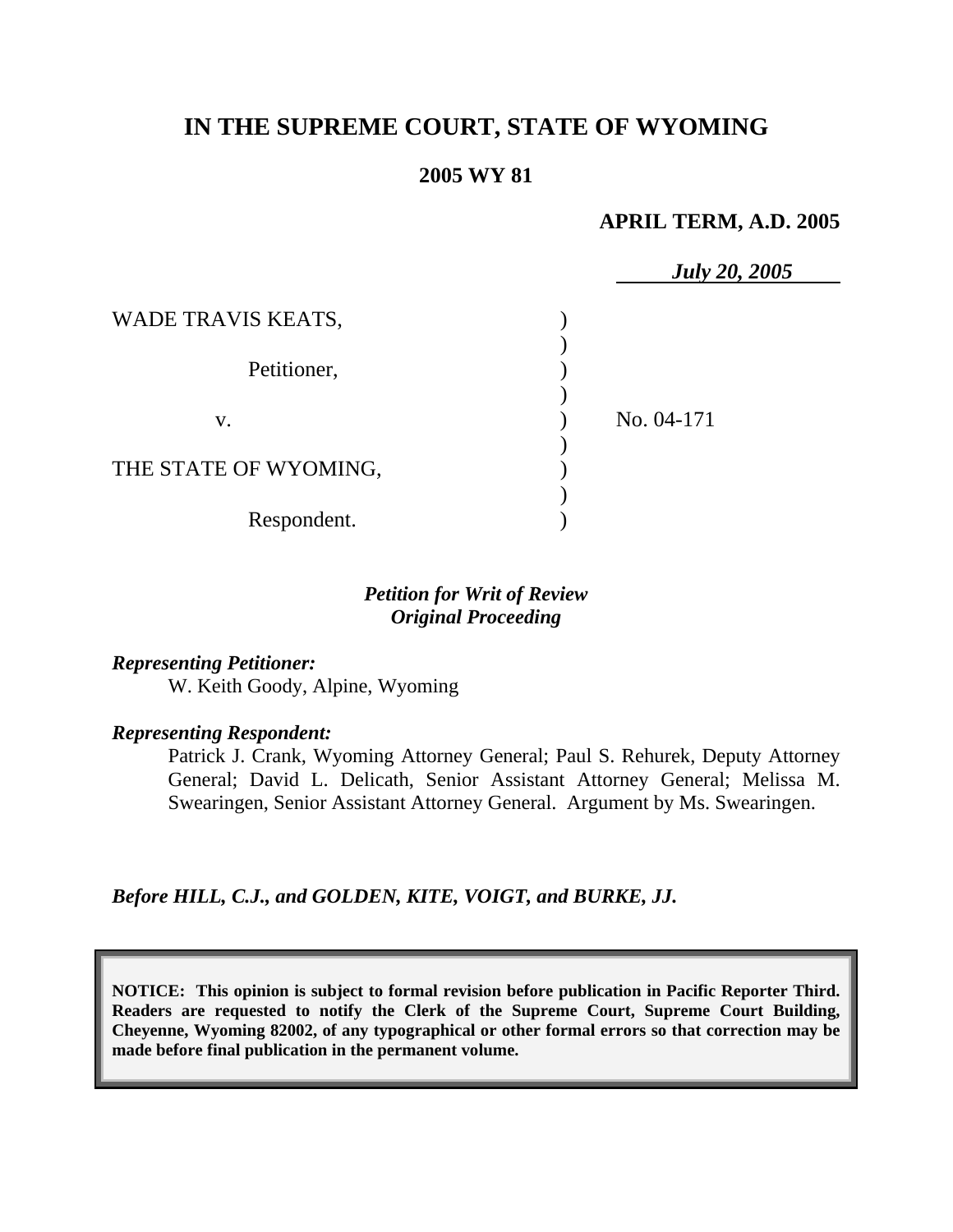# **GOLDEN**, Justice.

[¶1] Wade Travis Keats was convicted of first-degree arson in July of 2001. This Court affirmed that conviction on February 13, 2003. *See Keats v. State*, 2003 WY 19, 64 P.3d 104 (Wyo. 2003) (*Keats I*). On November 17, 2003, Keats filed a petition for post-conviction relief alleging both his trial and appellate counsel were ineffective. The district court denied Keats' petition finding Keats failed to meet the required factual burden for showing ineffective assistance of counsel. Keats then filed a petition for writ of review, which we granted. We conclude Keats' trial counsel was ineffective; therefore, we reverse his conviction and remand to the district court for a new trial.

## **ISSUES**

[¶2] Keats presents two issues for our review:

I. Was defense counsel ineffective for failing to enter a plea of not guilty by reason of mental illness and deficiency and by failing to investigate a mental health defense? Accordingly, were the petitioner's rights under the  $5<sup>th</sup>$ ,  $6<sup>th</sup>$ , and  $14<sup>th</sup>$  amendments to the United State's [sic] Constitution and the applicable provisions of the Wyoming Constitution violated?

II. Was appellate counsel ineffective for not raising ineffective assistance of counsel on direct appeal? Therefore, were the petitioner's rights under the  $5<sup>th</sup>$ ,  $6<sup>th</sup>$  and  $14<sup>th</sup>$ amendments to the United State's [sic] Constitution and the applicable provisions of the Wyoming Constitution violated?

The State rephrases the issues as follows:

I. Whether the district court properly determined that petitioner failed to support his claim of ineffective assistance of trial counsel.

II. Whether the district court properly determined that petitioner failed to support his claim of ineffective assistance of appellate counsel.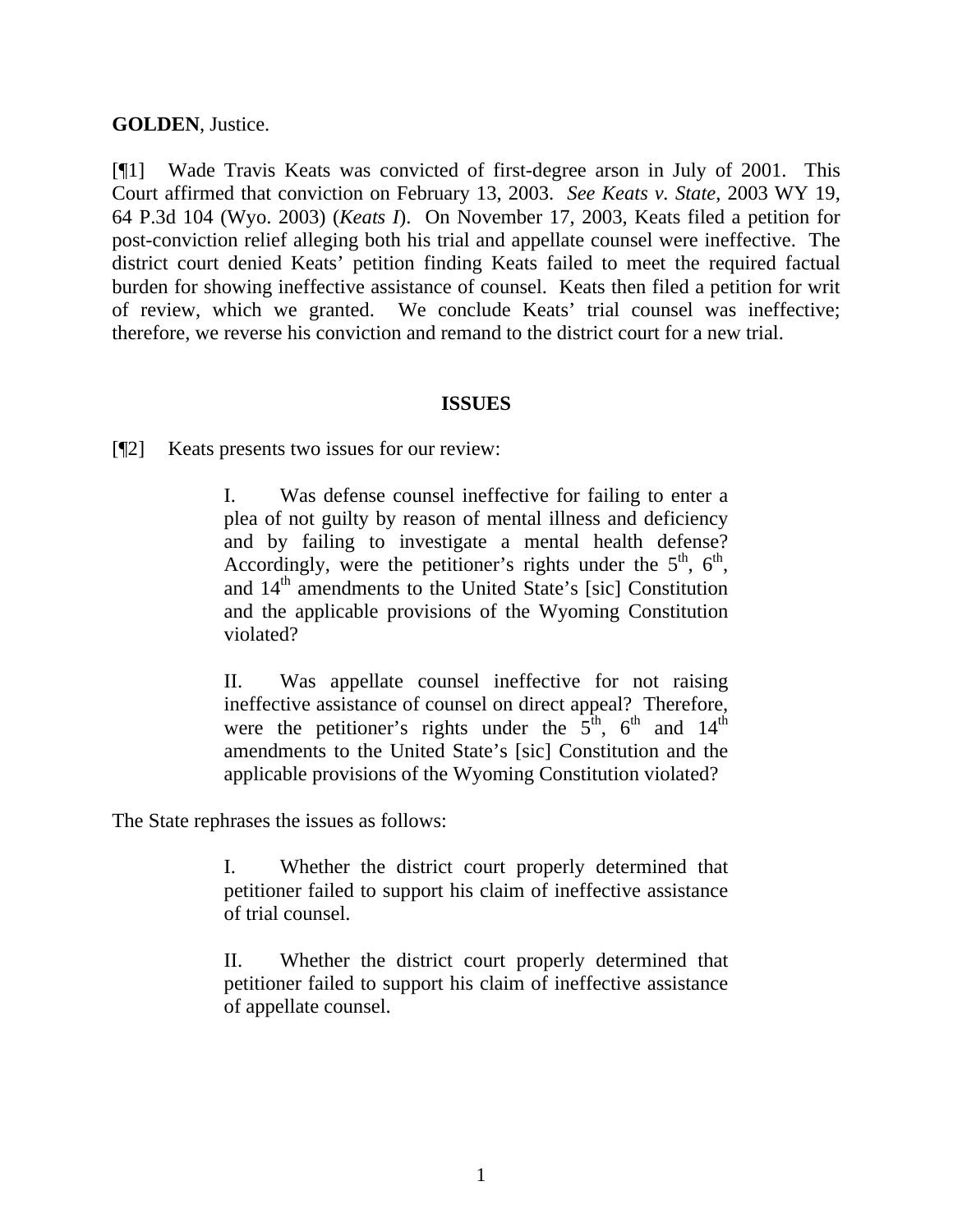#### **FACTS**

### [¶3] We summarized the facts of the original incident in *Keats I*, ¶¶3-6.

On the evening of December 30, 2000, appellant angrily left some friends, stating to one friend "if [you don't] want to go to jail, get out of the car . . . ." The friend complied. Appellant then returned to his mobile home in the early morning hours of December 31, 2000, and, appearing angry and intoxicated, asked his roommate to "get [her] stuff and leave, get out of his house." After gathering some of her property, and her son, in order to leave the residence, the roommate observed appellant break a window and then saw a small fire in the hallway. She extinguished the fire, and as she left, appellant "was talking about burning the house down with himself in it and he was tired of everybody using him." The roommate reported the incident to an emergency dispatcher.

Campbell County sheriff's deputies responded to appellant's residence just after 1:00 a.m. on December 31, 2000. As they stood outside the mobile home, they observed appellant periodically inside the residence, but he did not initially respond to their requests to exit the residence or talk to them. Eventually, the officers entered the residence and located appellant in the bathroom. A lengthy period of interaction and attempted negotiation between appellant, the officers, and, at appellant's request, another individual ensued. During this period, appellant's unstable demeanor vacillated rapidly between suicidal, threatening, anger, laughter, and depression. For example, appellant frequently exited and retreated to the bathroom, told the officers to get out of his house, threatened to kill himself if they did not do so, displayed three different knives, at times held a knife to his abdomen and throat, stabbed knives into the bathroom wall, door, and floor while yelling at the officers to "come and get some of this," laughed at the officers, and stated that if the officers came through the bathroom door, a knife was positioned such that it would harm appellant.

Appellant ultimately proceeded to light several fires at different times and at different locations within the residence. The officers, and firemen, were able to extinguish and control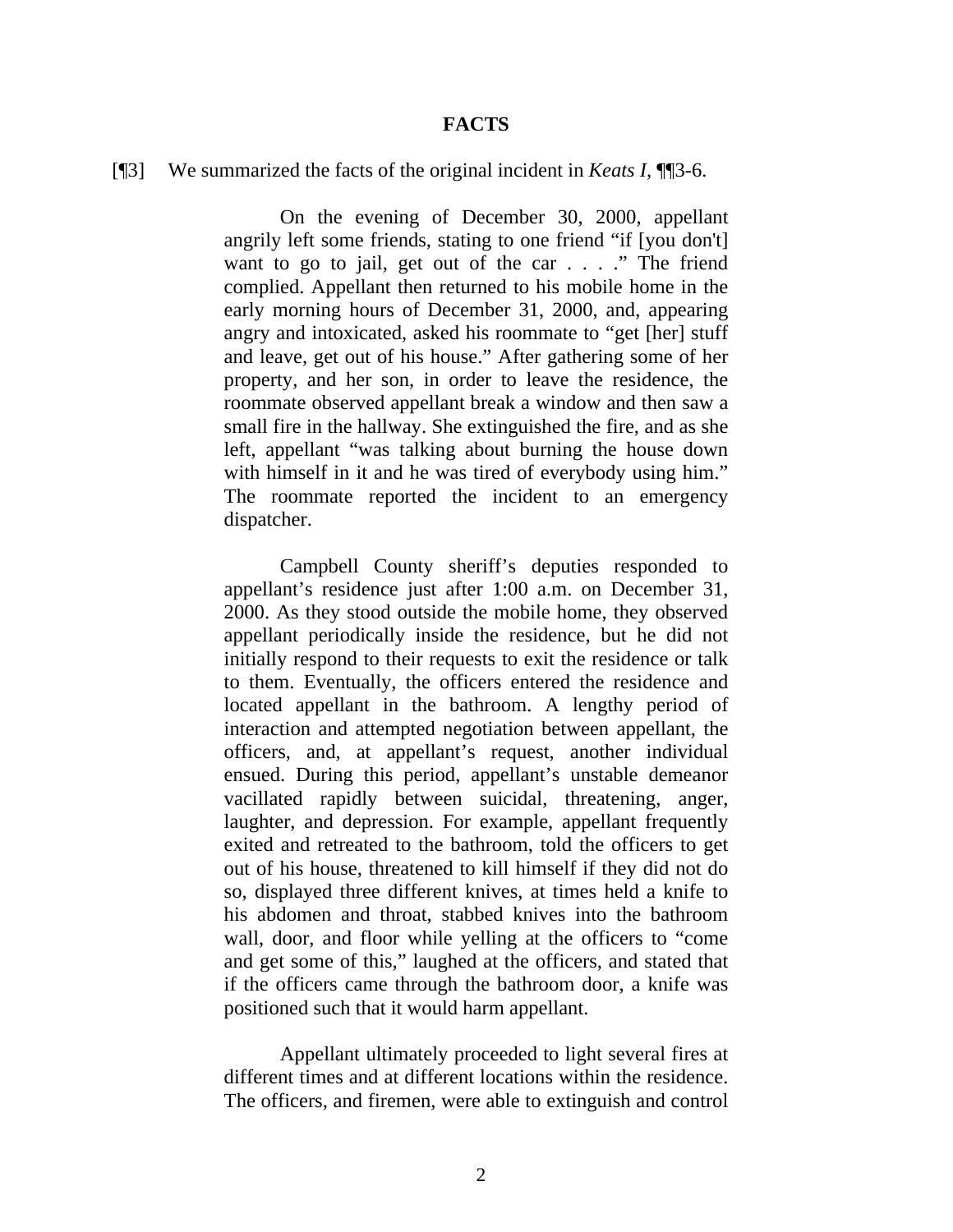these fires until at least one fire began to spread, filling the mobile home with smoke. At one point, appellant broke a window, but upon seeing an officer outside the window pointing a flashlight and firearm at him, appellant took two deep breaths of fresh air and returned to the smoke-filled residence. Eventually, amidst the smoke, flames and steam, the officers subdued appellant, who was proceeding through the mobile home with a knife in his hand, and placed him into custody. The mobile home was "damaged probably beyond replacement fixing."

The State charged appellant with first-degree arson and possession of a deadly weapon with unlawful intent, both felonies. A jury found appellant guilty of first-degree arson, but acquitted him of the possession of a deadly weapon charge. The district court sentenced appellant to a three- to seven-year prison term. He appeals from that judgment and sentence.

Keats' direct appeal was handled by trial counsel's law office, and trial counsel's employee provided Keats' appellate representation. On appeal, Keats claimed the district court failed to properly instruct the jury on specific intent; improperly limited the evidence presented to the jury about his mental condition; and improperly refused two of his proposed jury instructions. *Keats I*, at ¶2. We affirmed Keats' conviction, concluding the district court did not err in refusing to give Keats' proposed jury instructions and that Keats' other arguments were not supported by cogent reasoning or pertinent authority. *Keats I*, at ¶36.

[¶4] Keats then filed a petition for post-conviction relief asserting trial counsel was ineffective and appellate counsel was ineffective for failing to raise trial counsel's ineffectiveness on direct appeal. At an evidentiary hearing concerning Keats' petition for post-conviction relief, the parties developed additional facts concerning Keats' mental state and trial counsel's strategies. The main focus of the hearing appears to have been trial counsel's decision not to enter a plea of not guilty by reason of mental illness (NGMI). During the course of the hearing it was discovered Keats' mother had informed trial counsel that Keats had a history of mental health problems and an inability to stabilize his moods. Trial counsel admitted he had been told Keats had behavioral problems, mood swings, and would often get depressed. Trial counsel was also aware Keats had been on and off medication for these problems during his adult life.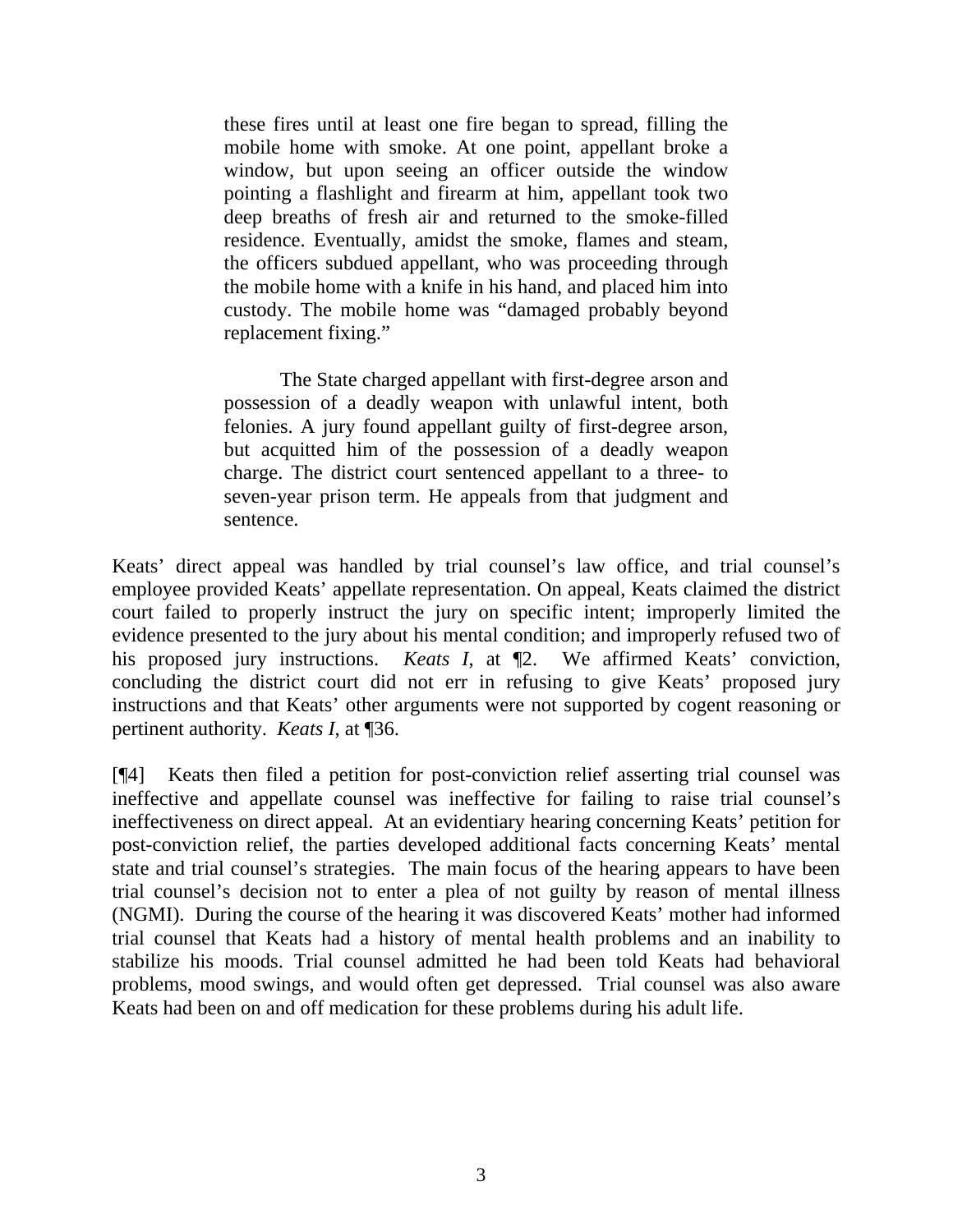[¶5] Following the arson incident, Keats was involuntarily placed in the mental health unit of the hospital, and the State initiated a Title 25 action against him.<sup>1</sup> Trial counsel met with Keats while he was in the mental health unit and was aware of the Title 25 action. The medical records from Keats' hospital stay indicate Keats had a major depressive disorder and reality distortion. Keats was also diagnosed with many symptoms compatible with bipolar disorder. Trial counsel was aware of this diagnosis. Later, the State dropped the Title 25 action on the condition that Keats be admitted to a mental health facility. Keats was admitted to such a facility, and while there he was diagnosed with a substance abuse problem and a bipolar disorder.

[¶6] Trial counsel testified his strategy was to argue that Keats' specific intent was not to burn down the house but rather to kill himself and, therefore, he lacked the specific intent required for arson. Before trial began, Keats and his mother both discussed the option of a NGMI plea with trial counsel. Trial counsel informed them "that it was not possible to do an insanity plea and then attempt a defense of specific intent, and he kept saying this is a specific intent case, and he said the two were not compatible." Also before trial, the district court ruled through a motion in limine that trial counsel could not introduce evidence dealing with Keats' mental state because trial counsel did not enter a NGMI plea.

[¶7] Dr. William Logan, a psychiatrist, also testified at the hearing for post-conviction relief. He testified Keats "suffers from a bipolar disorder and that his judgment and behavioral control, his recognition of wrongfulness, was significantly compromised at the time the arson occurred." It was Dr. Logan's opinion "with a reasonable degree of medical certainty, that Mr. Keats suffered from a mental disease, Bipolar Disorder, depressed at the time of the offense." He further opined the "mental disease was of sufficient severity that the disease compromised Mr. Keats' cognitive, emotional and behavioral stability to the extent that he did not have the ability to distinguish between right and wrong with respect to his behavior, or to conform his behavior to the requirements of the law."

[¶8] At the hearing, appellate counsel testified she was aware Keats was admitted to the mental health unit of the hospital after the incident. She stated she understood mental illness would be relevant to whether a person could form a specific intent. She also recognized that had the NGMI plea been entered it would have been more likely the

<sup>&</sup>lt;sup>1</sup> When a law enforcement officer or examiner has reasonable cause to believe a person is mentally ill, that person may be detained for an evaluation. Wyo. Stat. Ann. § 25-10-109 (LexisNexis 2005). Mentally ill is defined as "a physical, emotional, mental, or behavioral disorder which causes a person to be dangerous to himself or others and which requires treatment." Wyo. Stat. Ann. § 25-10-101(a)(ix) (LexisNexis 2005). Additionally, an application for the involuntary hospitalization of the person may be filed. If it is found that the person is mentally ill, a court has the authority to order the least restrictive and most therapeutic alternative to deal with the problem. Wyo. Stat. Ann. § 25-10-110(j) (LexisNexis 2005).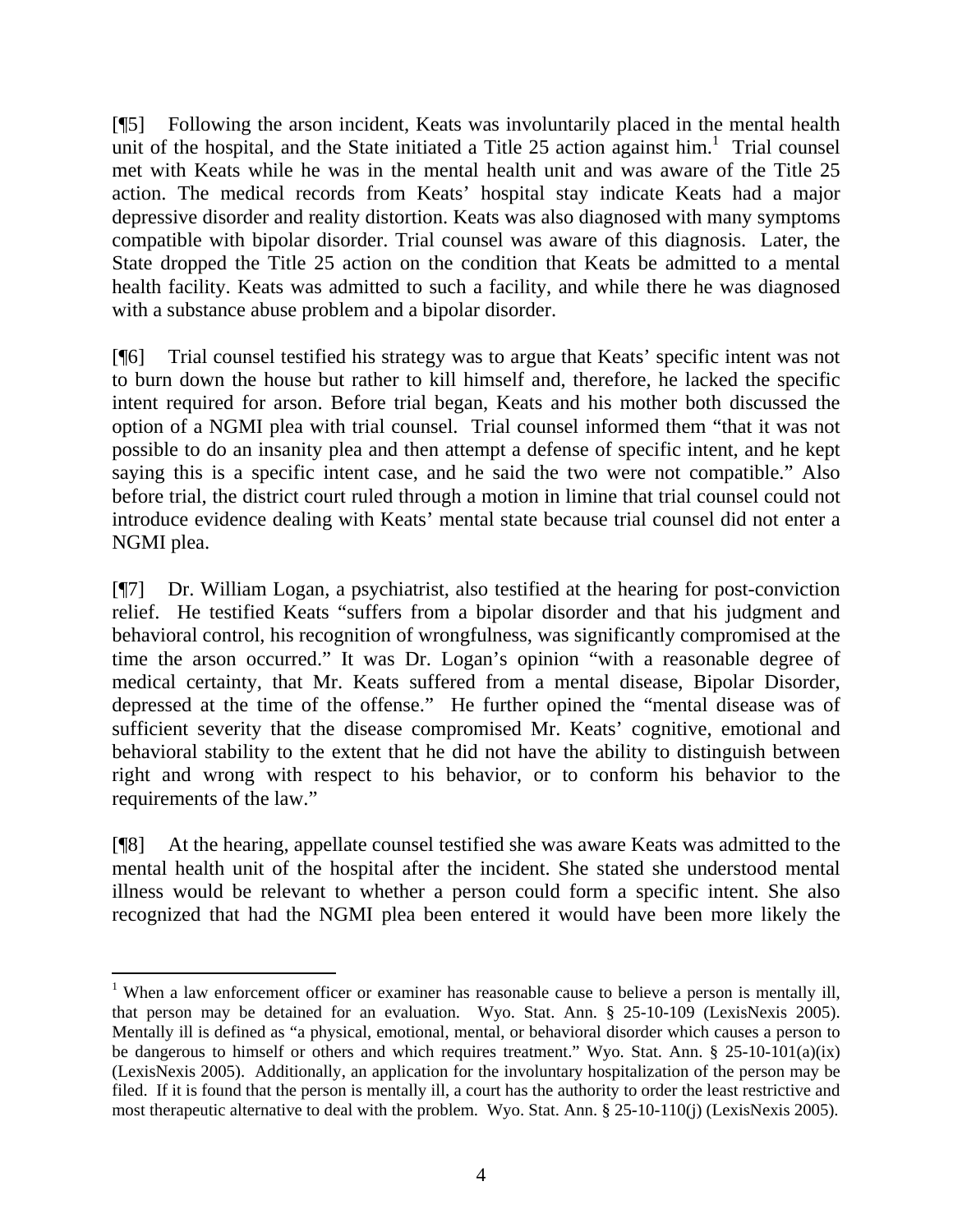evidence regarding Keats' mental state would have been introduced. Nevertheless, she testified she never considered bringing an ineffective assistance of counsel claim.

[¶9] The district court denied the petition finding Keats failed to meet his required factual burden for proving his claims of ineffective assistance of counsel. The district court stated it was satisfied trial counsel's explanation for pursuing his particular strategy was sufficient to show effective assistance. The district court also found appellate counsel was not ineffective because she adequately examined the record, assessed the case, and asserted the proper issues on appeal.

### **STANDARD OF REVIEW**

[¶10] Our standard for reviewing claims of ineffective assistance of counsel is well known.

> When reviewing a claim of ineffective assistance of counsel, the paramount determination is whether, in light of all the circumstances, trial counsel's acts or omissions were outside the wide range of professionally competent assistance. *Herdt v. State*, 891 P.2d 793, 796 (Wyo. 1995); *Starr v. State*, 888 P.2d 1262, 1266-67 (Wyo. 1995) [overruled on other grounds, *Jones v. State*, 902 P.2d 686 (Wyo. 1995)]; *Arner v. State*, 872 P.2d 100, 104 (Wyo. 1994); *Frias v. State*, 722 P.2d 135, 145 (Wyo. 1986). The reviewing court should indulge a strong presumption that counsel rendered adequate assistance and made all significant decisions in the exercise of reasonable professional judgment. *Herdt*, at 796; *Starr*, at 1266; *Arner*, at 104; *Strickland v. Washington,* 466 U.S. 668, 689, 104 S.Ct. 2052, 2065, 80 L.Ed.2d 674 (1984).

> Under the two-prong standard articulated in *Strickland* and *Frias*, an appellant claiming ineffective assistance of counsel must demonstrate on the record that counsel's performance was deficient and that prejudice resulted. *Strickland*, 466 U.S. at 687, 104 S. Ct. at 2064; *Starr*, at 1266; *King v. State*, 810 P.2d 119, 125 (Wyo. 1991) (Cardine, J., dissenting); *Campbell v. State*, 728 P.2d 628, 629 (Wyo. 1986); *Frias*, 722 P.2d at 145. In other words, to warrant reversal on a claim of ineffective assistance of counsel, an appellant must demonstrate that his counsel failed to "render such assistance as would have been offered by a reasonably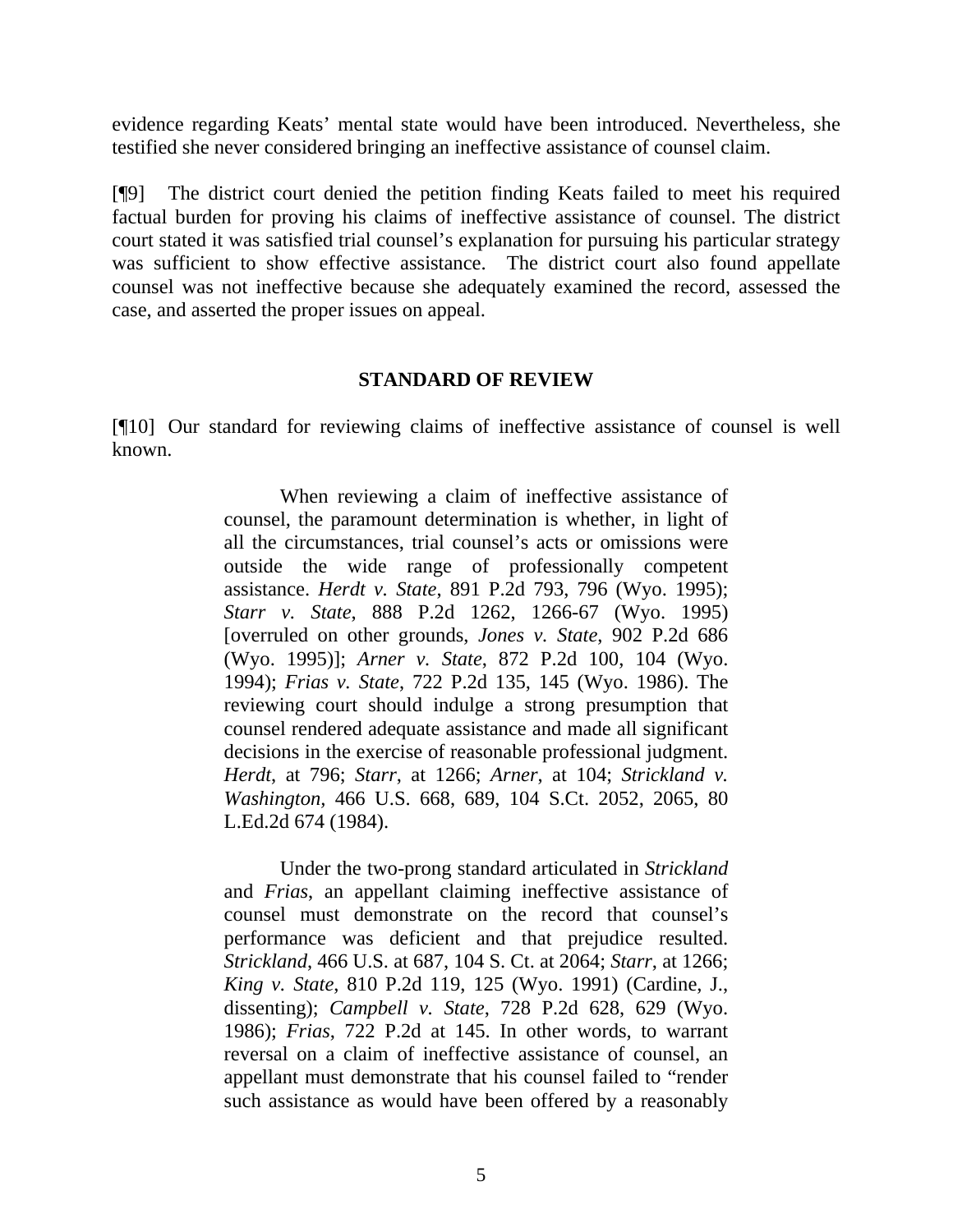competent attorney" and that "counsel's deficiency prejudiced the defense of the case." *Lower v. State*, 786 P.2d 346, 349 (Wyo. 1990). "The benchmark for judging any claim of ineffectiveness must be whether counsel's conduct so undermined the proper functioning of the adversarial process that the trial cannot be relied on as having produced a just result." *Strickland*, 466 U.S. at 686, 104 S.Ct. at 2064.

*Strickland v. State*, 2004 WY 91, ¶17, 94 P.3d 1034, ¶17 (Wyo. 2004) (alterations in original).

# **DISCUSSION**

[¶11] The State argues that because the claims that may be presented on a petition for post-conviction relief are limited, the primary consideration in this matter is actually Keats' claim of ineffective assistance of appellate counsel as it serves as the only portal through which Keats may assert the ineffectiveness of his trial counsel. Wyoming's postconviction statutes do indeed present limitations on the claims that may be asserted. Wyo. Stat. Ann. § 7-14-103(a) (LexisNexis 2005) states:

> (a) A claim under this act is procedurally barred and no court has the jurisdiction to decide the claim if the claim:

> > (i) Could have been raised but was not raised in a direct appeal from the proceeding which resulted in the petitioner's conviction;

(ii) Was not raised in the original or an amendment to the original petition under this act; or

(iii) Was decided on it merits or on procedural grounds in any previous proceeding which has become final.

Likewise, our case law makes it clear that post-conviction relief is not a substitute for direct appeal. *See Murray v. State*, 776 P.2d 206, 208 (Wyo. 1989). Any claim that could have been raised on direct appeal, but was not raised, is procedurally barred from being raised on a petition for post-conviction relief. *Id*.

[¶12] However, "claims of ineffective assistance of appellate counsel are statutorily recognized as the 'portal' through which otherwise waived claims of trial-level error may be reached." *Harlow v. State*, 2005 WY 12, ¶6 105 P.3d 1049, ¶6 (Wyo. 2005) (quoting with approval the district court's summary of our jurisprudence regarding post-conviction review.) Wyo. Stat. Ann. § 7-14-103(b) (LexisNexis 2005) provides: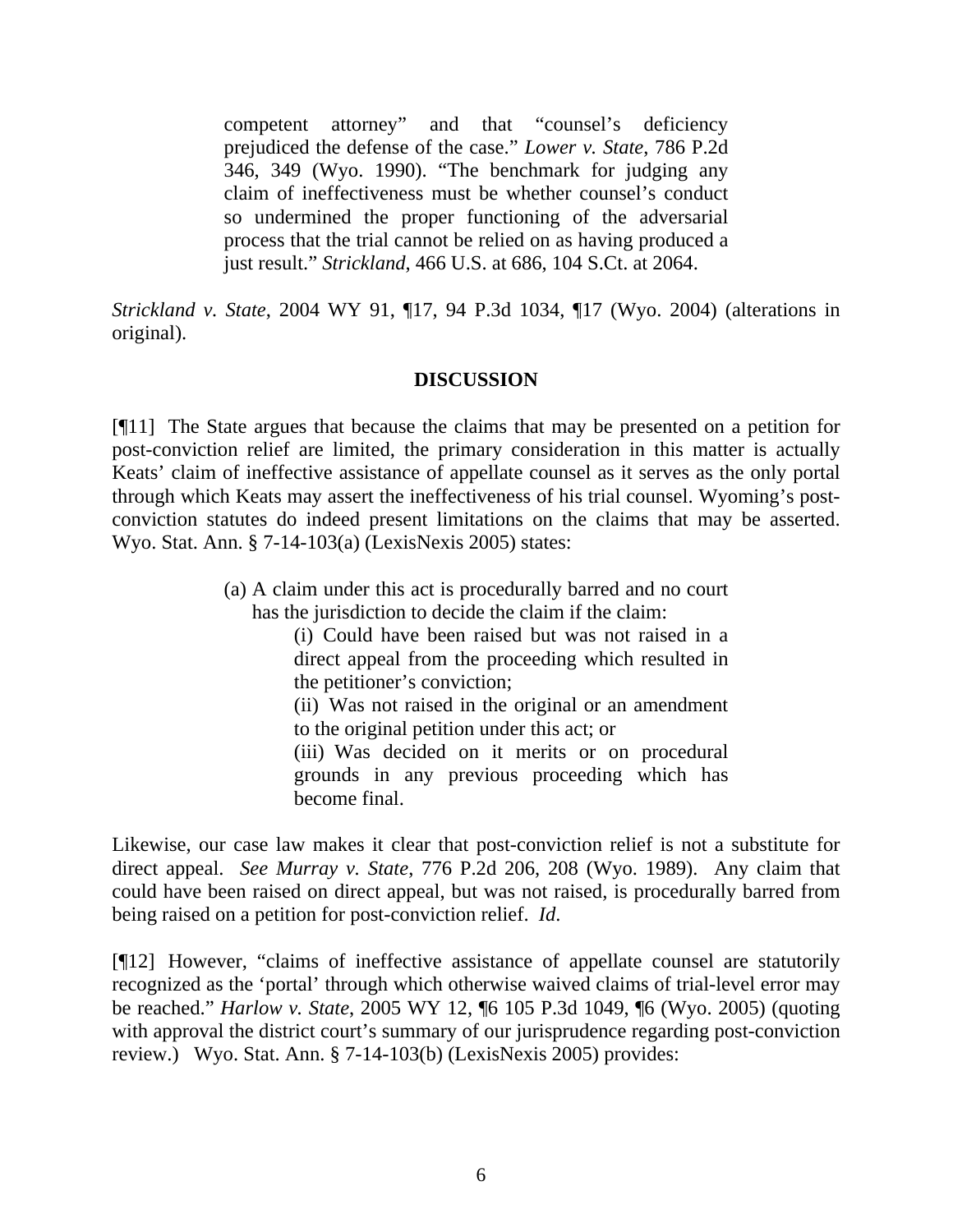(b) Notwithstanding paragraph (a)(i) of this section, a court may hear a petition if:

. . . .

(ii) The court makes a finding that the petitioner was denied constitutionally effective assistance of counsel on his direct appeal. This finding may be reviewed by the supreme court together with any further action of the district court taken on the petition.

We have explained that generally a petitioner cannot raise the issue of ineffective assistance of his trial counsel for the first time in a petition for post-conviction relief because that issue could have been raised in the direct appeal and is therefore foreclosed by the doctrine of res judicata. *Smizer v. State*, 835 P.2d 334, 337 (Wyo. 1992); *Murray*, 776 P.2d at 208. Despite this general "waiver" rule, it is also recognized that a claim of ineffective assistance of appellate counsel cannot be raised on direct appeal and is consequently not subject to the "waiver" rule. *Smizer,* at 337.

[¶13] Nevertheless, to prevent petitioners from circumventing the "waiver" rule altogether by claiming ineffective assistance of their appellate counsel, we have adopted a strict test for reviewing such a claim. *Id*. The issue of whether appellate counsel's performance was constitutionally ineffective is analyzed in much the same way that we analyze the concept of plain error. *Id*. Essentially, a petitioner must clearly show what occurred at trial, that an unequivocal rule of law was transgressed in a clear and obvious manner, and the alleged error had an adverse effect upon a substantial right. *Cutbirth v. State*, 751 P.2d 1257, 1266 (Wyo. 1988). We therefore agree with the State that, even though the claim of ineffective assistance of trial counsel is at the heart of this matter, it is only through the ineffectiveness of appellate counsel that we may consider it.

[¶14] The State also points out that, in addition to the strict test for reviewing claims of ineffective assistance of appellate counsel, we have established counsel is not charged with the constitutional obligation to raise every single issue identified to render effective assistance. In *Cutbirth* we noted, "generally, . . . the mere fact that counsel failed to recognize the factual or legal basis for a claim, or failed to raise the claim despite recognizing it, does not constitute cause for procedural default." 751 P.2d at 1263. It has long been recognized that raising every conceivable issue on appeal is not always advantageous as it can lessen the impact of more specific issues that offer a better chance of success. Accordingly, the simple failure to raise a issue on appeal, even if it was meritorious, does not necessarily demonstrate ineffective assistance of counsel. *Id*. Instead, "[i]t must be demonstrated that counsel's representation was deficient by showing errors were made that were so serious that counsel was not functioning in accordance with the constitutional guarantee, and furthermore, the deficient performance prejudiced the appellant." *Id*. at 1263-64.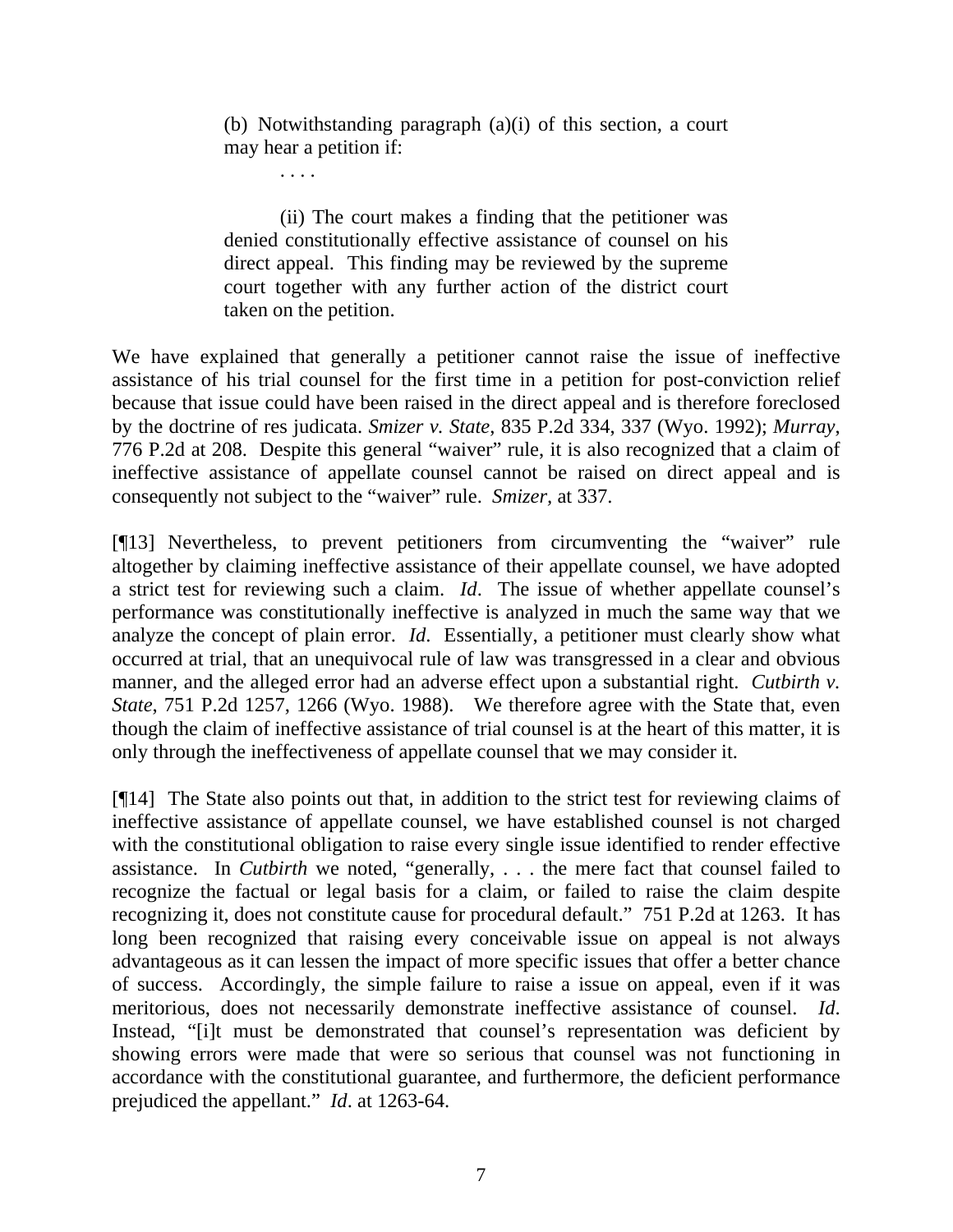[¶15] The circumstances of the instant matter present an additional concern, however. That is, the same law office represented Keats both at trial and on appeal. Certainly, we have never indicated such a practice is prohibited or even disfavored. The ABA Standards for Criminal Justice, Providing Defense Services §5-6.2, at 81 (3d ed. 1992), states:

> Counsel should be provided at every stage of the proceedings, including sentencing, appeal, certiorari and postconviction review.<sup>[2]</sup> In capital cases, counsel also should be provided in clemency proceedings. Counsel initially provided should continue to represent the defendant throughout the trial court proceedings and should preserve the defendant's right to appeal, if necessary.

The commentary related to this standard explains:

l

This standard is silent on the issue of whether trial counsel should be required to provide appellate representation. In support of appointing new counsel on appeal, it is argued that a fresh lawyer may perceive issues from the transcript which trial counsel may miss, due to closeness and familiarity with the case. It also is suggested that new counsel on appeal is necessary in order to assure that arguments regarding ineffective assistance of counsel are presented to the appellate court. In addition, the brief-writing skills required of appellate counsel may not always be possessed by trial attorneys. On the other hand, it is said that familiarity with the case greatly facilitates preparation of the brief and oral argument. Significantly, the plans adopted by most federal courts pursuant to the Criminal Justice Act of 1964 generally provide for continuity of representation through appeal.

*Id.* at 83-84. Thus, it appears there is no general consensus on whether the same attorney (or law office) should represent a defendant both at trial and on appeal.

<sup>2</sup> Wyoming law does not go this far. *See* Wyo. Stat. Ann §§ 7-14-104(c), 7-6-104(c)(vi) (LexisNexis 2005); *Patrick v. State*, 2005 WY 32, ¶17, 108 P.3d 838, ¶17 (Wyo. 2005) (The Constitution does not require counsel for indigent defendants seeking post-conviction relief.).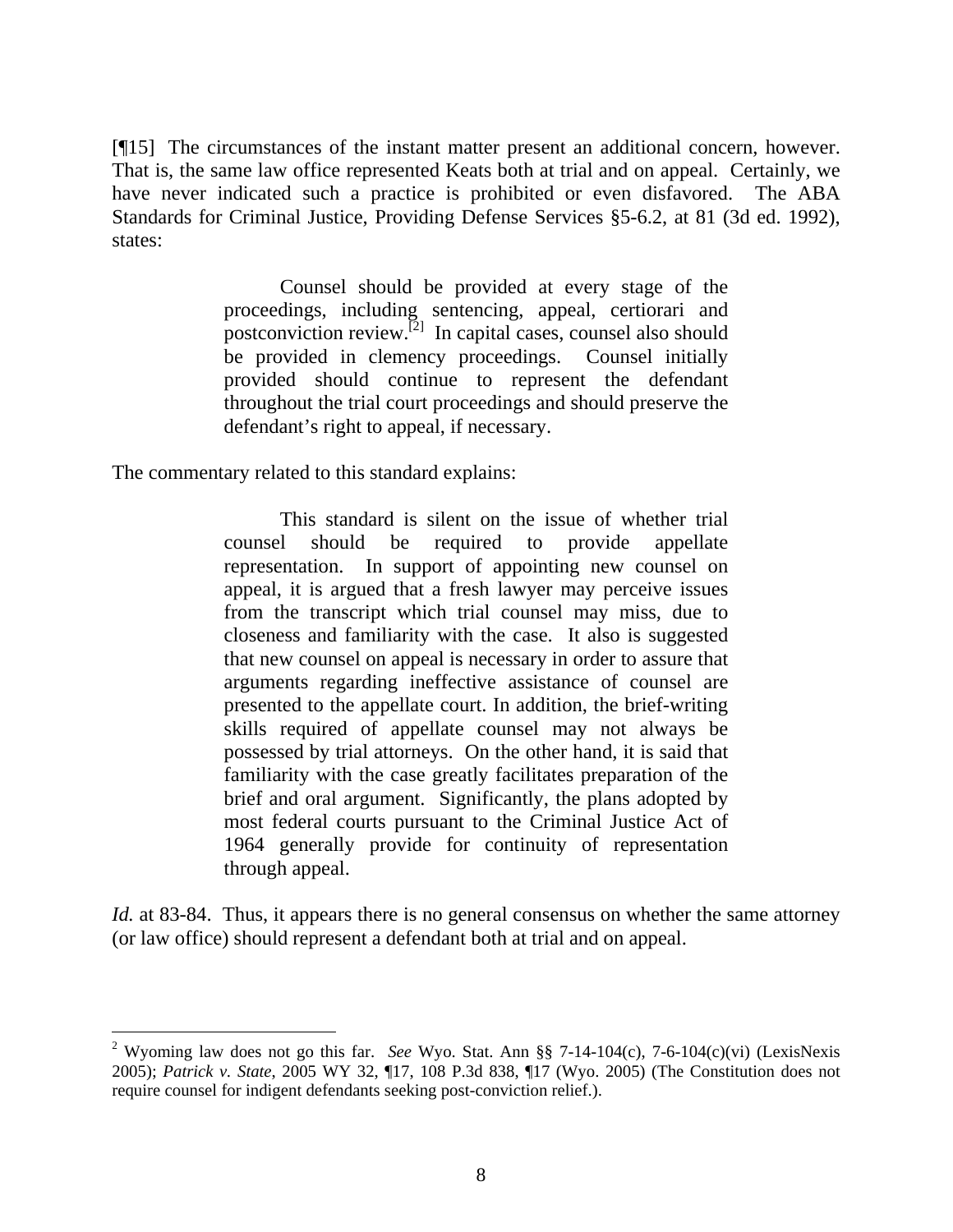[¶16] There is, however, some indication that it is not appropriate or expected for one to raise one's own ineffectiveness.<sup>3</sup> See, e.g., *Nelson v. State*, 649 So.2d 1299, 1300 (Ala. Ct. App. 1994); *State v. Suarez*, 670 P.2d 1192, 1204 (Ariz. Ct. App. 1983); *People v. Fields*, 410 N.E.2d 1178 (Ill. App. Ct. 1980); *Bottoson v. State*, 674 So.2d 621, 625 n.5 (Fla. 1996) (Kogan, J., concurring in part, dissenting in part); *Etienne v. State*, 716 N.E.2d 457, 463 (Ind. 1999); *Bear v. State*, 417 N.W.2d 467, 472 (Iowa Ct. App. 1987); *Hill v. State*, 749 So.2d 1143, 1149 (Miss. Ct. App. 1999); *State v. Hooks*, 748 N.E.2d 528, 530 (Ohio 2001); *Robinson v. State*, 16 S.W.3d 808, 810-11 (Tex. Crim. App. 2000). We too have identified that such a practice is questionable. *Osborn v. State*, 672 P.2d 777, 795 (Wyo. 1983). For this very reason, several jurisdictions recognize a difference between requests for post-conviction relief when the same attorney has represented a defendant both at trial and on appeal and when different attorneys have handled each matter. In general terms, those jurisdictions reason that if the same attorney is used both at trial and on appeal then there is not a "waiver" of a claim of ineffective assistance of trial counsel because there has not truly been an opportunity to previously present those claims. *See, e.g., Little v. United States*, 748 A.2d 920, 923 (D.C. 2000); *Jarrett v. State*, 580 N.E.2d 245, 248 (Ind. Ct. App. 1991); *State v. Buckman*, 613 N.W.2d 463, 473 (Neb. 2000); *State v. Lentz*, 639 N.E.2d 784 (Ohio 1994); *Commonwealth v. Williams*, 732 A.2d 1167, 1177 (Pa. 1999); *State v. Hensley*, 585 N.W.2d 683 (Wis. Ct. App. 1998).

[¶17] In the circumstances of this case, we agree with this reasoning. Although appellate counsel testified that when reviewing Keats' case she never identified an ineffective assistance claim, she also testified she considered trial counsel to be her "boss." She additionally stated, "in this particular instance I did not view myself as independent separate counsel doing this . . . . So certainly I was largely doing it as somebody who assisted [trial counsel]." She also testified, "I am acting on [trial counsel's] behalf on doing this appeal, so I don't feel it would have been appropriate to raise ineffective [sic] of [trial counsel]." It could therefore be argued that Keats did not truly have an opportunity to make an ineffective assistance of trial counsel claim on direct appeal, and for that reason this claim is not a claim that "could have been raised but was not raised in a direct appeal." *See* § 7-14-103(a)(i). Like the courts mentioned above, we too perceive a reason to recognize a difference in this petition for post-conviction relief. As a result, in this instance, we conclude that Keats' claim is not procedurally barred from being raised for the first time on a petition for post-conviction review. Accordingly, we will simply proceed to Keats' claim of ineffective assistance of trial counsel.

[¶18] As noted in our standard of review, the standard we use in reviewing a claim of ineffective assistance of counsel is one of reasonableness. We interpret the right to effective assistance of counsel to mean "not error-less counsel, and not counsel judged

l

<sup>&</sup>lt;sup>3</sup> Although in this instance separate lawyers represented Keats, lawyers from the same private law firm are often treated as one for conflict-of-interest purposes. *Cannon v. Mullin*, 383 F.3d 1152, 1173 (10<sup>th</sup>) Cir. 2004). In truth, when both appellate and trial level attorneys are from the same law office, appellate counsel may feel restrained from arguing trial attorney error, which creates a conflict of interest. *Id*.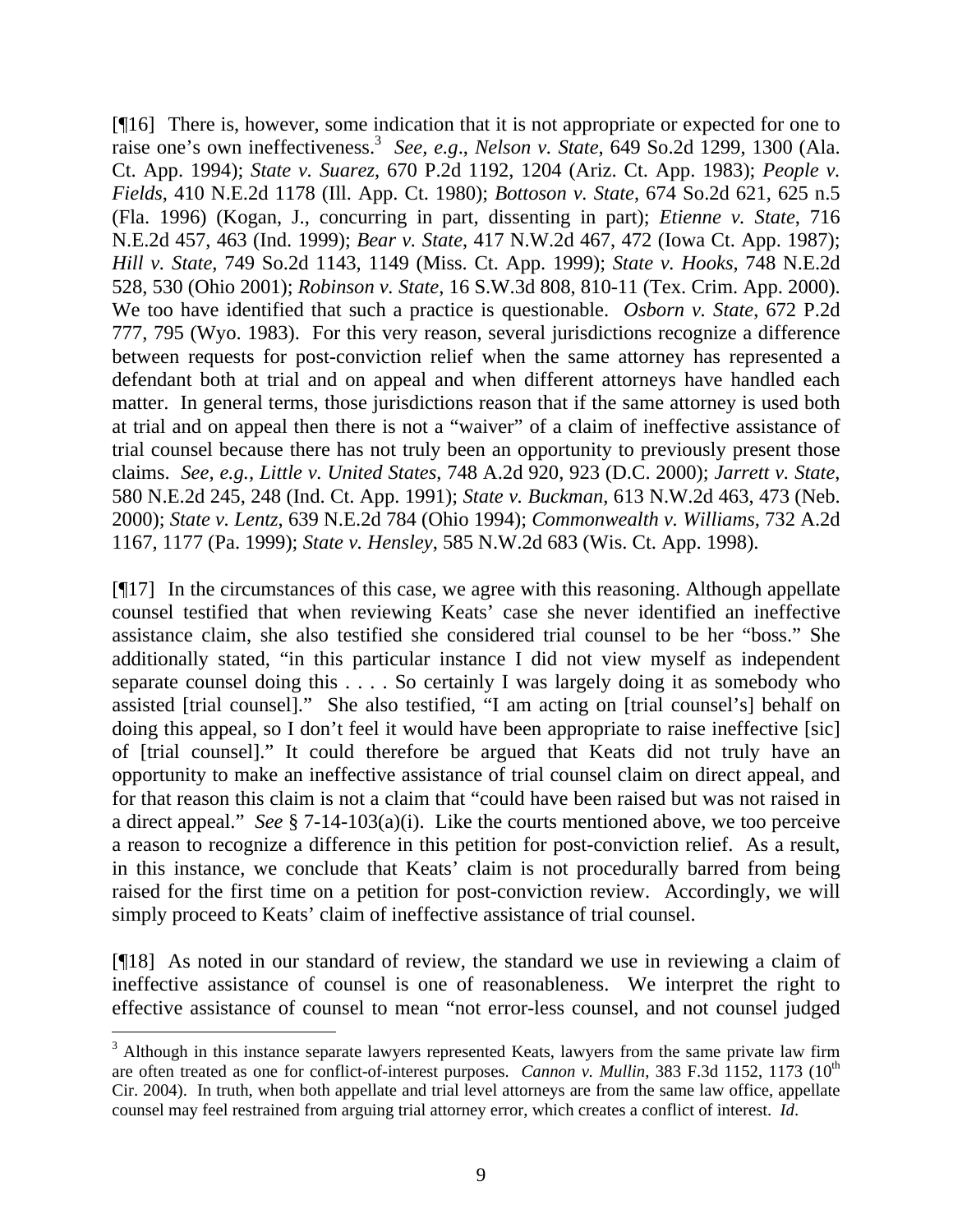ineffective by hindsight, but counsel reasonably likely to render and rendering reasonably effective assistance." *Jansen v. State*, 892 P.2d 1131, 1143 (Wyo. 1995) (quoting *United States v. Rubin*, 433 F.2d 442, 444 (5th Cir. 1970), *cert. denied*, 401 U.S. 945, 91 S.Ct. 961, 28 L.Ed.2d 228 (1971)). Thus, we must judge whether in light of all the circumstances counsel's representation was reasonable.

[¶19] Keats now claims counsel's representation was unreasonable, primarily because trial counsel decided not to enter a NGMI plea. Keats asserts this decision shows ineffectiveness on several levels, mainly the failure to investigate Keats' mental state and the possibility of such a plea. It is on this ground that we agree that counsel was ineffective.

[¶20] We have long recognized that failure of counsel to conduct a reasonable investigation may constitute ineffective assistance of counsel.

> Our first detailed analysis of counsel's duty to investigate came in *Frias v. State*, 722 P.2d 135, 145 (Wyo. 1986):

> > The United States Supreme Court has outlined trial counsel's duty to investigate as follows:

> > > ""\*  $*$  " [S]trategic choices made after less than complete investigation are reasonable precisely to the extent that reasonable professional judgments support the limitations on investigation. **In other words, counsel has a duty to make reasonable investigations or to make a reasonable decision that makes particular investigations unnecessary***.* \* \* \* The reasonableness of counsel's actions may be determined or substantially influenced by the defendant's own statements or actions. Counsel's actions are usually based, quite properly, on informed strategic choices made by the defendant and on information supplied by the defendant.  $* * * [W]$  hat investigation decisions are reasonable depends critically on such information.  $* * *$  (Emphasis added.) *Strickland v. Washington*, 104 S. Ct. at 2066."

The reasonableness of investigation decisions depends on other evidence as well. "[I]n those cases involving claims of inadequate investigation \* \* \* consideration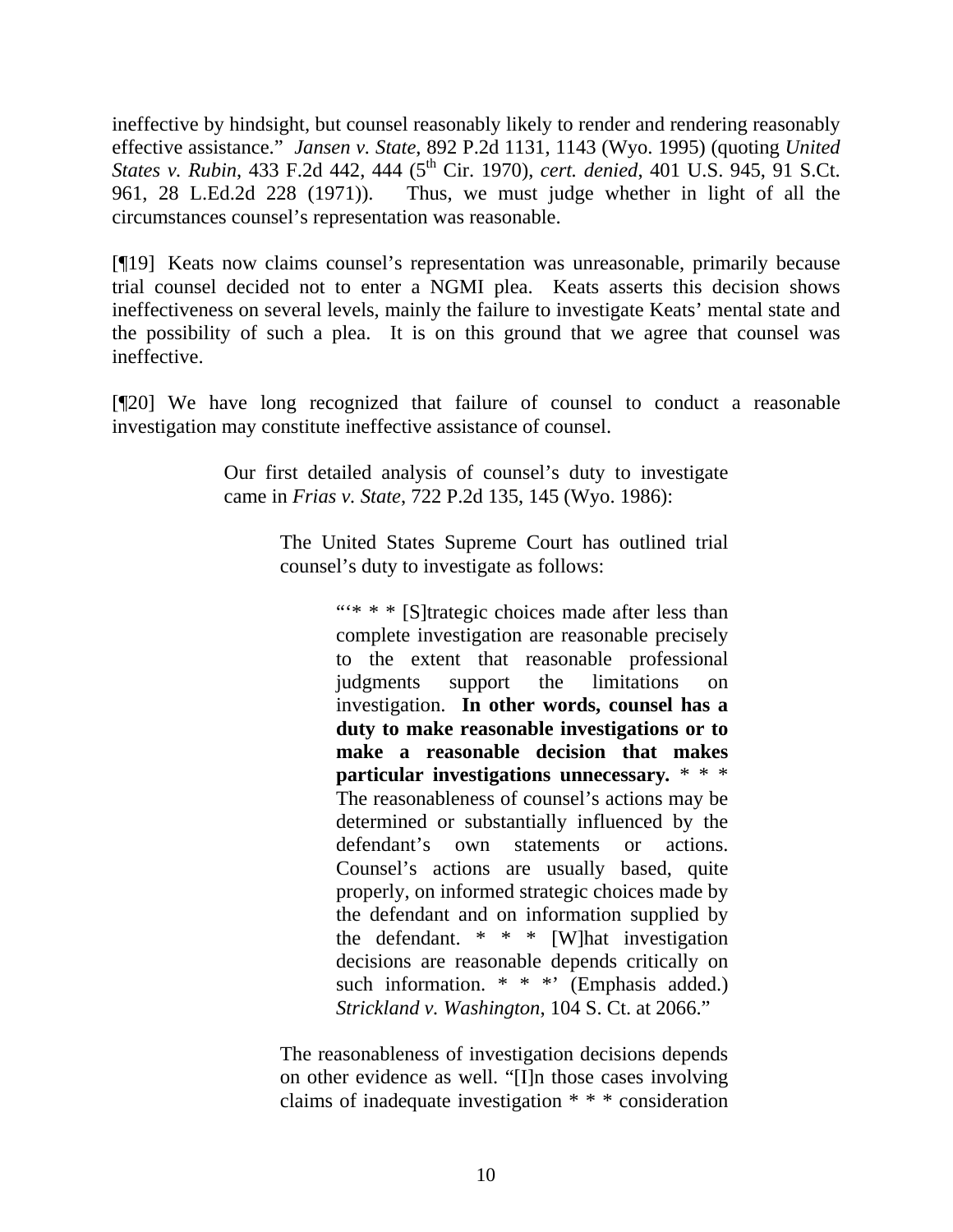[must be given to] the strength of the evidence known to counsel that suggested further inquiry was needed." 2 LaFave & Isr[ae]l, Crim.Proc. § 11.10(d) at 25 (1986 Pocket Part).

*Asch v. State*, 2003 WY 18, ¶40, 62 P.3d 945, ¶40 (Wyo. 2003) (alterations in original); *see also Lopez v. State*, 2004 WY 28, ¶29, 86 P.3d 851, ¶29 (Wyo. 2004). We have also recognized, however, that a failure to investigate or to prepare adequately for trial does not constitute ineffective assistance of counsel where the failure is appellant's fault. *Asch,* at ¶42.

[¶21] The State claims trial counsel made a reasonable decision to not enter a NGMI plea, which made further investigation into Keats' mental state and such a plea unnecessary. The State asserts trial counsel made this decision because Keats did not want to go to the state hospital and if a NGMI plea was entered Keats' history of substance abuse would be introduced into evidence. Essentially, the State argues the lack of investigation is Keats' fault. The record of the evidentiary hearing does show these were trial counsel's stated reasons for not pursuing a NGMI plea. However, regarding Keats' desire not to go to the state mental hospital, trial counsel limited this reason by noting "[b]ut I have to say in that regard in talking to him about it I probably gave a qualifier as to whether I thought an insanity defense was the best way. I don't want to give the impression that he just told me he did not want to go. I probably advised him that I didn't think that was the best course of conduct." Trial counsel also stated he discussed a mental illness defense with Keats but advised him such a defense was difficult to make. He also acknowledged he understood people with bipolar disorder often have substance abuse problems in an effort to deal with the symptoms of the disorder. Therefore, it seems likely Keats' substance abuse could have been explained along with his bipolar disorder had trial counsel entered a NGMI plea. Accordingly, we cannot conclude the failure to investigate a NGMI plea was Keats' fault. *Asch*, at ¶42.

[¶22] The question then becomes whether trial counsel made a reasonable decision that made further investigation into Keats' mental state unnecessary. Instead of a NGMI plea, trial counsel's strategy was to argue Keats' specific intent was not to burn down the house but to commit suicide. More specifically, counsel's strategy was to argue that Keats was depressed at the time of the incident and started the fire in an effort to kill himself. Trial counsel sought to prove his theory by introducing general information about Keats' mental health and evidence that the State had pursued a Title 25 action against Keats following the incident. In essence, it appears trial counsel was trying to make some sort of diminished capacity argument that Keats was depressed and suicidal. Wyoming has not recognized a diminished capacity defense. We have noted the legislature has set forth the standards relating to the mental conditions that will constitute a defense to a criminal charge, and it is not our duty to increase or decrease those standards. *Price v. State*, 807 P.2d 909, 915 (Wyo. 1991). This reasoning applies with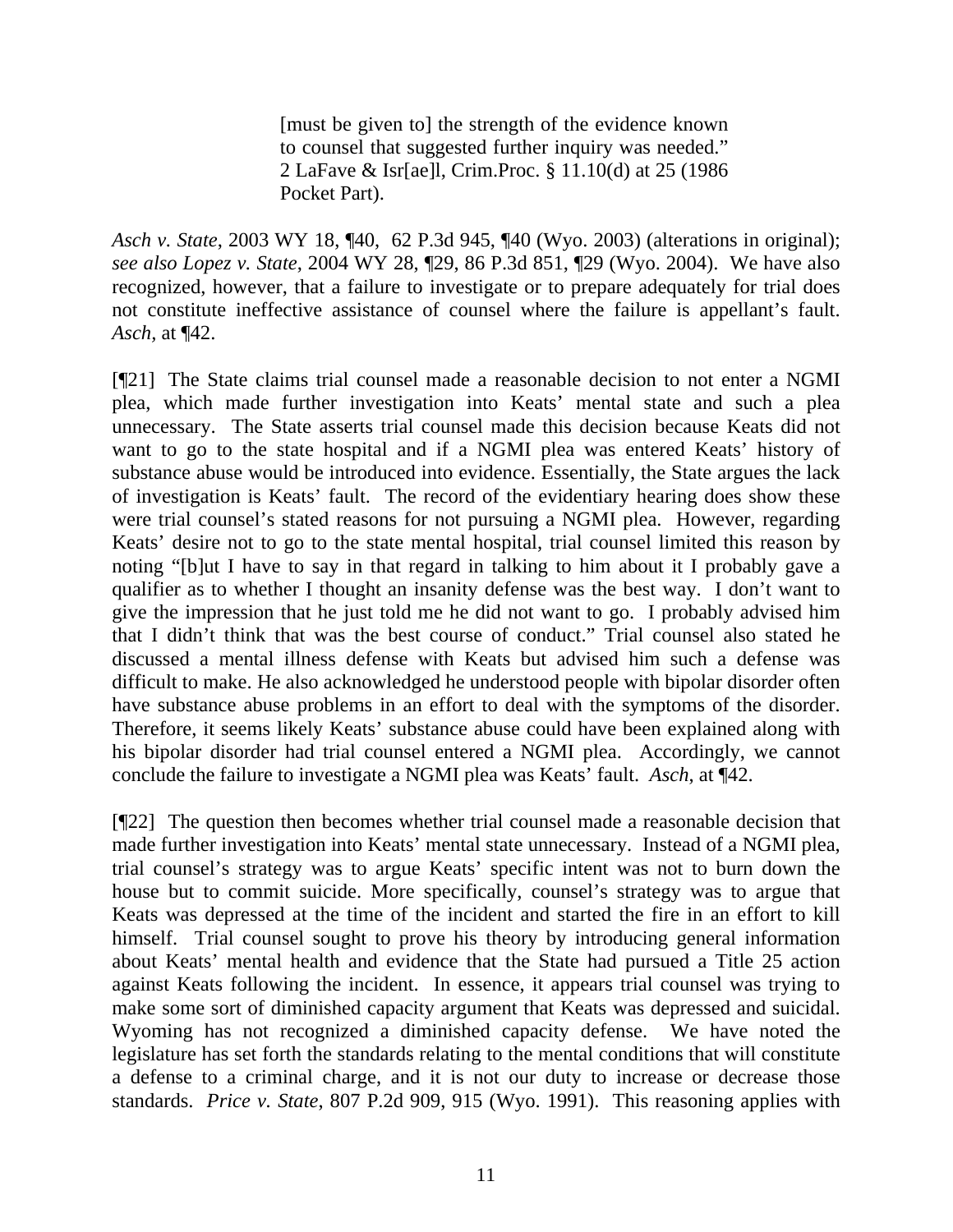equal force to a claim that mental condition prevented the accused from forming the requisite specific intent. *Id*. Indeed, the State based its motion in limine to exclude evidence related to Keats' mental health, which motion the district court granted. We therefore conclude trial counsel's strategy was a trial strategy that did not "evince a sound legal foundation." *deShazer v. State*, 2003 WY 98, ¶31, 74 P.3d 1240, ¶31 (Wyo. 2003).

[¶23] Additionally, trial counsel testified he did not view a NGMI plea as consistent with his theory of the case, and for that reason he did not consider a NGMI plea further.<sup>4</sup> This view is somewhat puzzling. Trial counsel's argument was Keats had the inability to form the specific intent for arson due to his mental instability. This theory seems entirely consistent with a NGMI plea. Under both theories Keats' mental state is the central subject of the defense. We therefore conclude trial counsel's strategy was not a reasonable decision that made further investigation unnecessary.

[¶24] The facts of the situation actually suggest that further investigation was essential. The record indicates Keats had a long history of mental problems, and Keats and his mother informed trial counsel of these problems. The details of the incident itself evidenced some sort of mental health issues. As we described in *Keats I*, "appellant's unstable demeanor vacillated rapidly between suicidal, threatening, anger, laughter, and depression." *Keats I*, at ¶4. After the incident, Keats was held in the mental health unit of the hospital on a Title 25 proceeding. Trial counsel was aware Keats had been diagnosed with bipolar disorder and the illness distorts a person's sense of reality. Trial counsel himself testified that when he was told Keats was bipolar it raised a flag in his mind that it might be a possible defense, but he didn't know enough to consider how it might all tie in. These facts considered in totality clearly would put reasonable trial counsel on notice that additional investigation was required. However, trial counsel undertook no additional investigation. Trial counsel did not obtain Keats' medical records for thorough review. He also did not consult with a mental health professional about the case nor did he obtain an opinion about Keats' mental state at the time of the offense. He likewise did not consult with a properly qualified expert who could have helped determine if Keats' mental illness would have fit the requirements of a NGMI defense.<sup>5</sup> Consequently, we must conclude that trial counsel's failure to investigate constituted ineffective assistance of counsel.

<sup>&</sup>lt;sup>4</sup> It should be noted W.R.Cr.P.  $11(a)(1)(B)$  provides, "A plea of 'not guilty by reason of mental illness or deficiency' may be pleaded orally or in writing by the defendant or the defendant's counsel at the time of the defendant's arraignment or at such later time as the court may for good cause permit. Such a plea does not deprive the defendant of other defenses and may be coupled with a plea of not guilty."

<sup>&</sup>lt;sup>5</sup> Wyo. Stat. Ann. § 7-11-304 (LexisNexis 2005) provides, "A person is not responsible for criminal conduct if at the time of the criminal conduct, as a result of mental illness or deficiency, he lacked substantial capacity either to appreciate the wrongfulness of his conduct or to conform his conduct to the requirements of law. . . ."